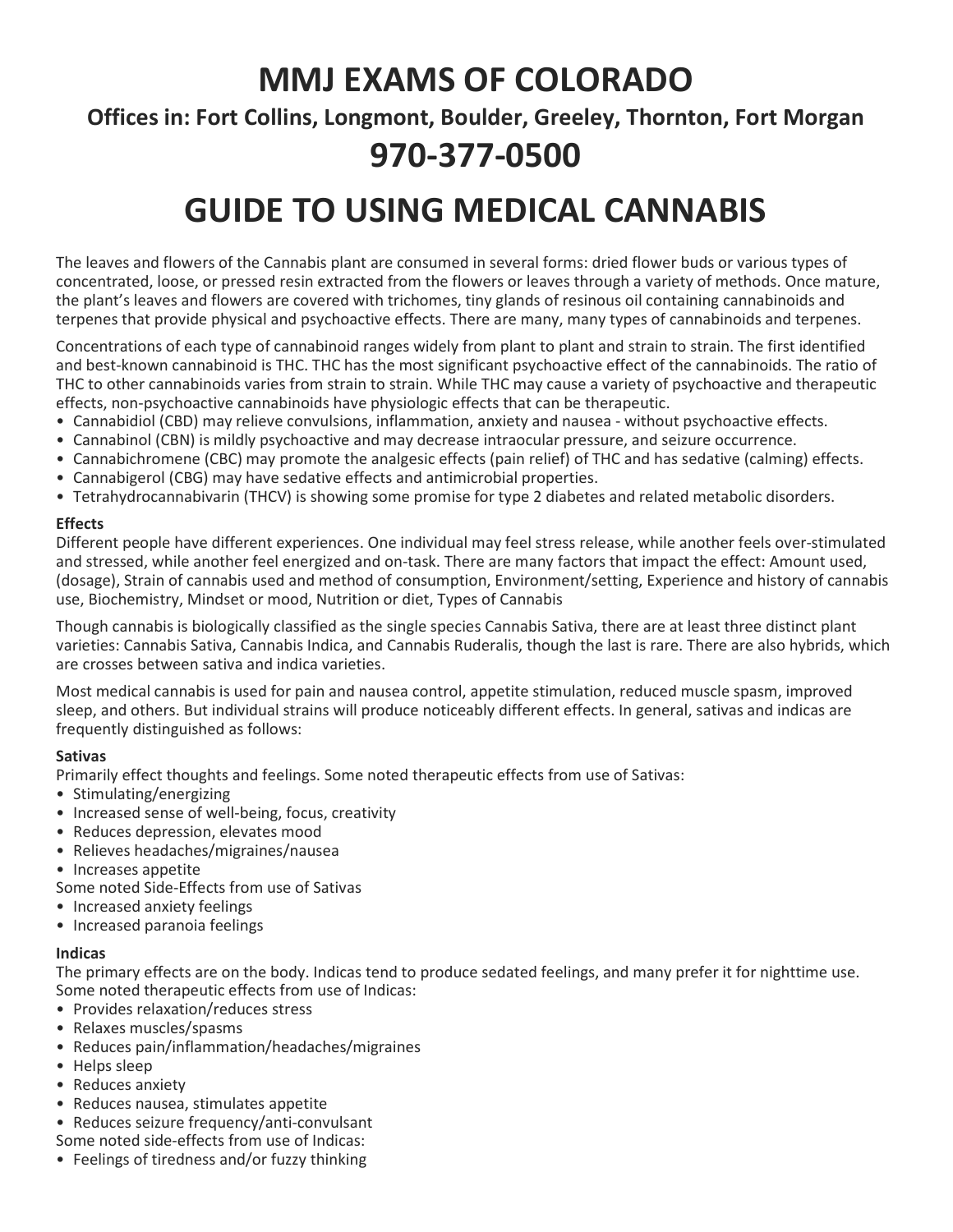### Hybrids

Strains bred from crossing two or more varieties. For example, a sativa-dominant cross may be helpful in stimulating appetite and relaxing muscle spasms. Crosses are reported to work well to combat nausea and increase appetite.

### Cannabis Extracts and Concentrates

The dried flower is the most widely consumed form of cannabis. Concentrates are made from cannabinoid-rich glandular trichomes, which are found in varying amounts on cannabis flowers, leaves and stalks.

### Kief

Kief is a powder made from trichomes removed from the leaves and flowers of cannabis plants. It can be compressed to produce cakes of hashish, or consumed (typically smoked) in powder form in a pipe or with cannabis bud or other herbs.

### Hashish

Hashish (hash) is a collection of compressed or concentrated resin glands (trichomes). Hash contains the same active cannabinoids as the flower and leaves but typically in higher concentrations. In other words, hash is more potent.

- Hashish usually is a paste-like substance with varying hardness with THC content ranging from 15-70%.
- Often smoked with a small pipe. Can be used in food, in a hookah, vaporizer or mixed with joints of cannabis bud.
- The effects of hash vary in the same way strains of cannabis do.

### Hash oil

Hash oil is a mix of essential oils and resins extracted through the use of various solvents. The solvent is then evaporated, which leaves the oil. Hash oil tends to have a high proportion of cannabinoids (—a range from (30 to 90% THC). Can be smoked with a specialty pipe, with a vaporizer, with cannabis bud in a pipe, joint, or added to food.

### Cannabis Edibles

Cannabis added to foods. It can also be brewed into a tea or other beverage. To be effective, cannabis and its extracts or concentrates must be heated in order to convert the cannabinoid tetrahydrocannabinolic acid into active THC. Digestive processes alter the metabolism of cannabinoids and produce a different metabolite of THC in the liver. Onset of effects are delayed and last longer, and are also very variable from individual to individual.

### Cannabis Oil & Butter

Cannabis Oil (cannaoil) or Butter is cooking oil or butter infused with cannabinoids. Can be used in any recipe that includes oil and that doesn't go over 280 degrees. Think cookies, cakes, candies, and other food items.

### **Tincture**

Tinctures use ethanol alcohol (e.g. pure grain alcohol, not rubbing alcohol) to extract the cannabinoids. You use droplet amounts, and it is absorbed through the mucous membranes in the mouth.

## Spray

Sublingual sprays use a tincture. You use a pump to spray cannabis-alcohol solution under your tongue.

## Cannabis Liquor

Liquor may be infused with cannabinoids. Can be added to coffee and other beverages.

## Cannabis Topicals (applied to the skin)

Cannabinoids combined with a penetrating topical cream can enter the skin and body tissues and allow for direct application to affected areas (e.g. allergic skin reactions, neuralgia, muscle strain, inflammation, swelling, etc.).

- Both THC and Cannabidiol (CBD) have been found to provide pain relief and reduce inflammation.
- Topical cannabis use does not produce a psychoactive effect, which is different from eating or inhaling the medicine. Different types of cannabis topicals include:
- Salve: cannabinoids heated into coconut oil combined with bees wax and cooled. Rub directly on skin.
- Cream: cannabinoids heated into shea butter combined with other ingredients and cooled. Rub directly on skin.

Topicals may produce anti-inflammatory and analgesic or pain relief. Research has to date been limited to studies on allergic and post-herpes skin reactions and pain relief. Anecdotal reports on topical treatment efficacy include:

- Certain types of dermatitis (including atopic) and psoriasis
- Balm for lips, fever blisters, herpes
- Superficial wounds, cuts, acne pimples, furuncles, corns, certain nail fungus
- Rheumatism and arthritic pains (up to the 2nd degree of arthritis)
- Torticollis, back pains, muscular pains and cramps, sprains and other contusions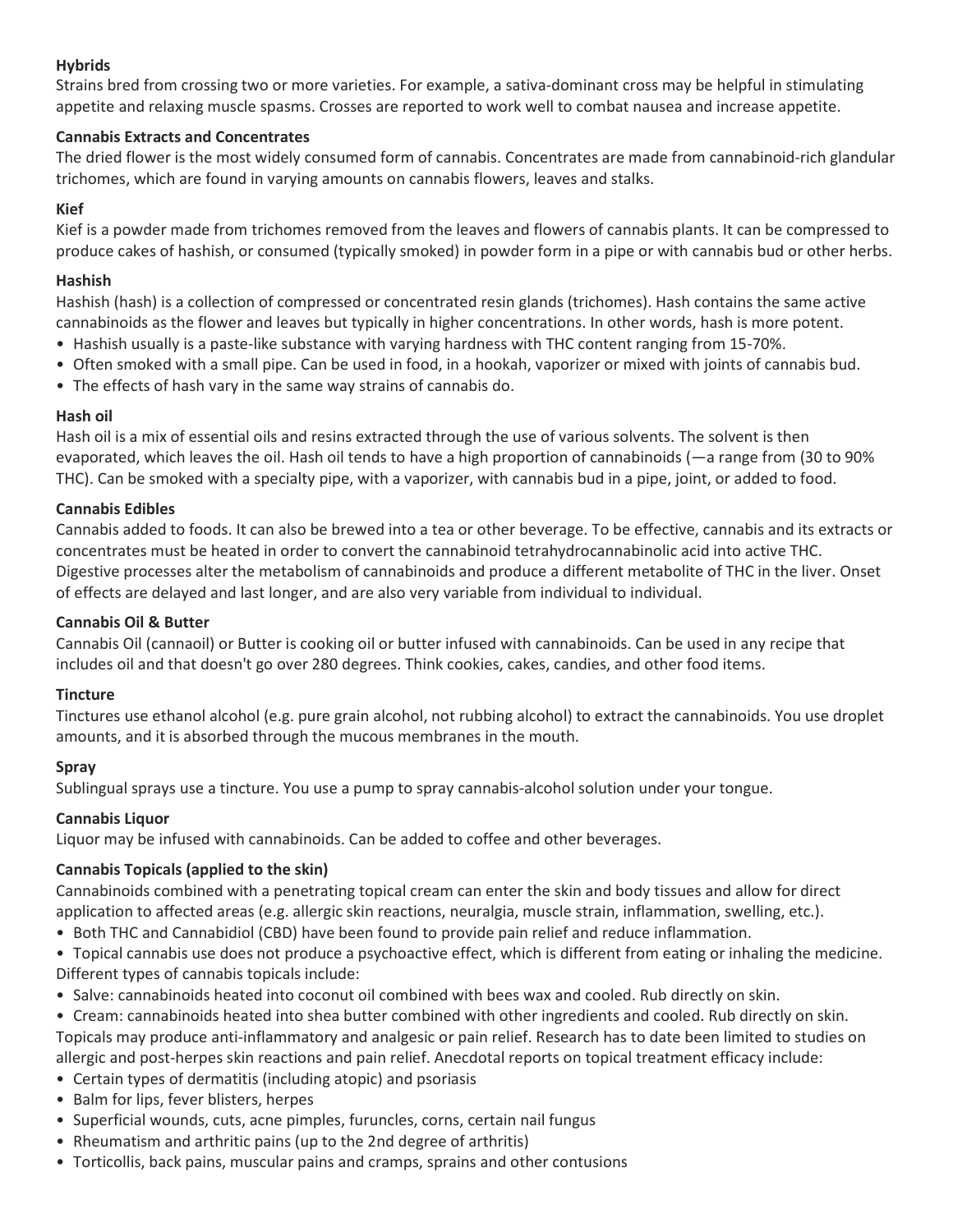- Phlebitis, venous ulcerations
- Hemorrhoids
- Menstruation pains
- Cold and sore throat, bronchitis
- Asthmatic problems with breathing
- Chronic inflammation of larynx (application in the form of a Priessnitz compress)
- Migraine, head pains, tension headaches
- Pharmaceutical Cannabis or Cannabinoids

## Cannabis Consumption

### Ingest via Eating

This is one of the safest ways to consume your medication. The effects from eaten cannabis may be more pronounced and onset of the effects will be delayed by an hour or more and typically last longer than inhalation. Using edible cannabis effectively will usually take some experimentation as the effect varies from person to person.

Use small amounts of edibles and wait 2 hours before gradually increasing the dose, if needed.

Try cannabis pills made with hash or cannabis oil or ingest via Tinctures/Sprays. Start with no more than two drops and wait at least an hour before increasing the dosage, incrementally and as necessary.

### Apply via Topicals

This is one of the safest ways to consume your medication. Topical cannabis will not result in a psychoactive effect.

### Inhale via Smoking

Because the effects are noticed or felt quickly, this is a good way to get immediate relief and find the best dose for you. Research has shown that smoking cannabis does not increase your risk of lung or other cancers, but it may produce unpleasant bronchial effects such as harsh coughing.

Take smaller, shallower inhalations rather than deep inhales. Holding smoke in does not increase the effects.

### Inhale via Vaporizer

This is the safest way to inhale your medicine because it heats the cannabinoid-laden oils to the point where they become airborne vapors, drastically reducing the amount of tars and other chemical irritants that you inhale.

### Inhale via a Pipe/One-Hitter/Steam Roller

Use a glass, stainless steel, or brass pipe; avoid wood or plastic pipes.

### Inhale via a Bong/Water Pipe

Don't use a bong or water pipe regularly. You can inhale water vapor or water drops into your lungs.

### Think About Drug Interactions

No significant interactions between cannabis and other drugs are known at this time, though research indicates cannabis enhances the effects of opiate painkillers.

# Risks of Marijuana Use

- Though you may have heard otherwise, marijuana can be addictive: Nearly 10% of people who use it become dependent on it. It isn't clear whether marijuana is a gateway drug.
- Even if you buy from a legal, state-regulated dispensary, it can be hard to know exactly how much THC or other compounds may be found in the marijuana you're ingesting, so the effects can be unpredictable.
- Marijuana can also cause health problems if you have a condition like liver disease, low blood pressure, or diabetes.
- If you're a man, heavy use could lower your testosterone levels, your sperm count and quality and your libido.
- Research shows a link between marijuana use and mental health problems like depression, anxiety, suicidal thoughts, short-term psychosis, and schizophrenia. It is not clear if marijuana causes these conditions, or can make them worse.